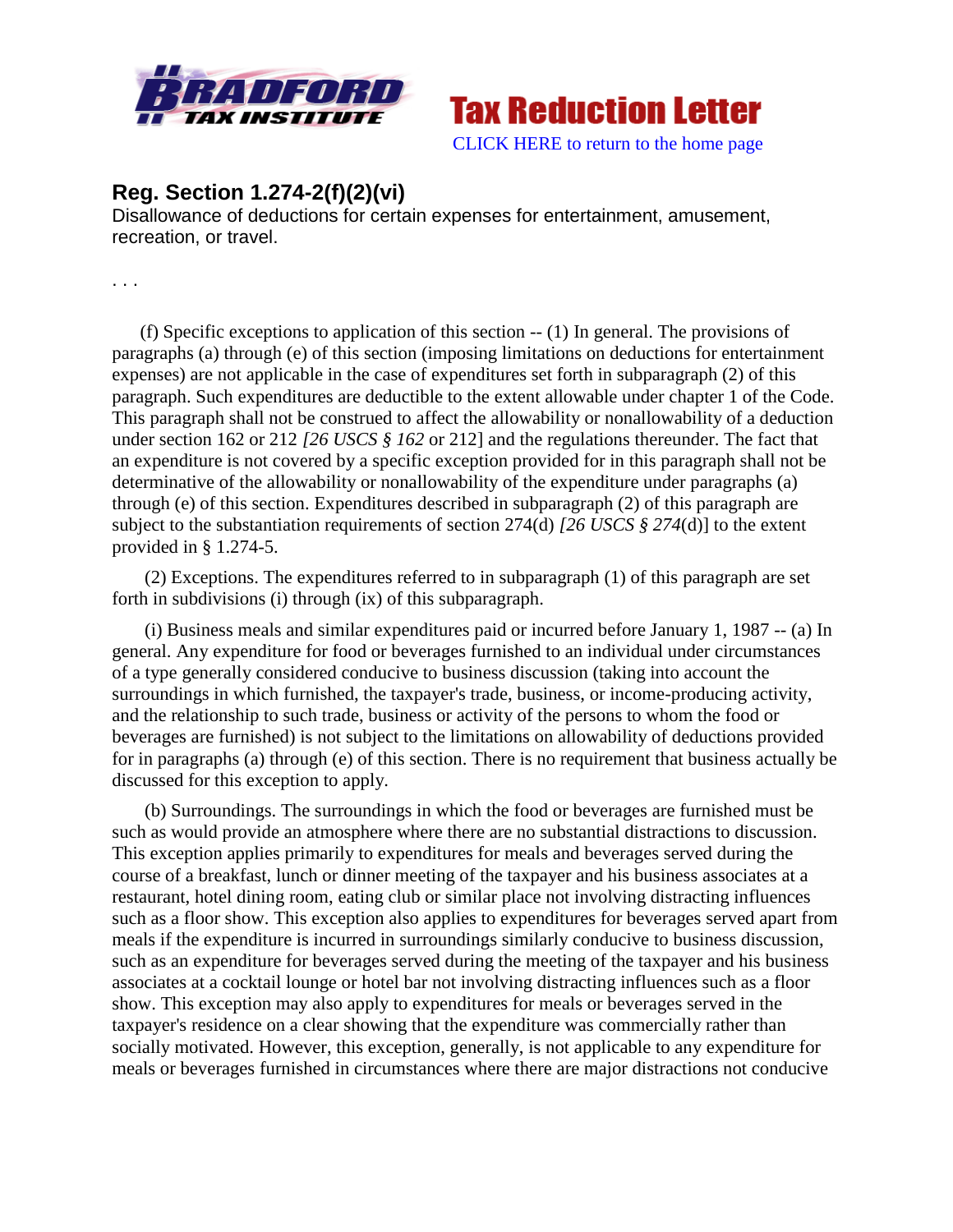to business discussion, such as at night clubs, sporting events, large cocktail parties, sizeable social gatherings, or other major distracting influences.

(c) Taxpayer's trade or business and relationship of persons entertained. The taxpayer's trade, business, or income-producing activity and the relationship of the persons to whom the food or beverages are served to such trade, business or activity must be such as will reasonably indicate that the food or beverages were furnished for the primary purpose of furthering the taxpayer's trade or business and did not primarily serve a social or personal purpose. Such a business purpose would be indicated, for example, if a salesman employed by a manufacturing supply company meets for lunch during a normal business day with a purchasing agent for a manufacturer which is a prospective customer. Such a purpose would also be indicated if a life insurance agent meets for lunch during a normal business day with a client.

(d) Business programs. Expenditures for business luncheons or dinners which are part of a business program, or banquets officially sponsored by business or professional associations, will be regarded as expenditures to which the exception of this subdivision (i) applies. In the case of such a business luncheon or dinner it is not always necessary that the taxpayer attend the luncheon or dinner himself. For example, if a dental equipment supplier purchased a table at a dental association banquet for dentists who are actual or prospective customers for his equipment, the cost of the table would not be disallowed under this section. See also paragraph (c)(4) of this section relating to expenditures made in a clear business setting.

(ii) Food and beverages for employees. Any expenditure by a taxpayer for food and beverages (or for use of a facility in connection therewith) furnished on the taxpayer's business premises primarily for his employees is not subject to the limitations on allowability of deductions provided for in paragraphs (a) through (e) of this section. This exception applies not only to expenditures for food or beverages furnished in a typical company cafeteria or an executive dining room, but also to expenditures with respect to the operation of such facilities. This exception applies even though guests are occasionally served in the cafeteria or dining room.

(iii) Certain entertainment and travel expenses treated as compensation -- (A) In general. Any expenditure by a taxpayer for entertainment (or for use of a facility in connection therewith) or for travel described in section 274(m)(3) *[26 USCS § 274*(m)(3)], if an employee is the recipient of the entertainment or travel, is not subject to the limitations on allowability of deductions provided for in paragraphs (a) through (e) of this section to the extent that the expenditure is treated by the taxpayer --

(1) On the taxpayer's income tax return as originally filed, as compensation paid to the employee; and

(2) As wages to the employee for purposes of withholding under chapter 24 (relating to collection of income tax at source on wages).

(B) Expenses includible in income of persons who are not employees. Any expenditure by a taxpayer for entertainment (or for use of a facility in connection therewith), or for travel described in section 274(m)(3) *[26 USCS § 274*(m)(3)], is not subject to the limitations on allowability of deductions provided for in paragraphs (a) through (e) of this section to the extent the expenditure is includible in gross income as compensation for services rendered, or as a prize or award under section 74 *[26 USCS § 74],* by a recipient of the expenditure who is not an employee of the taxpayer. The preceding sentence shall not apply to any amount paid or incurred by the taxpayer if such amount is required to be included (or would be so required except that the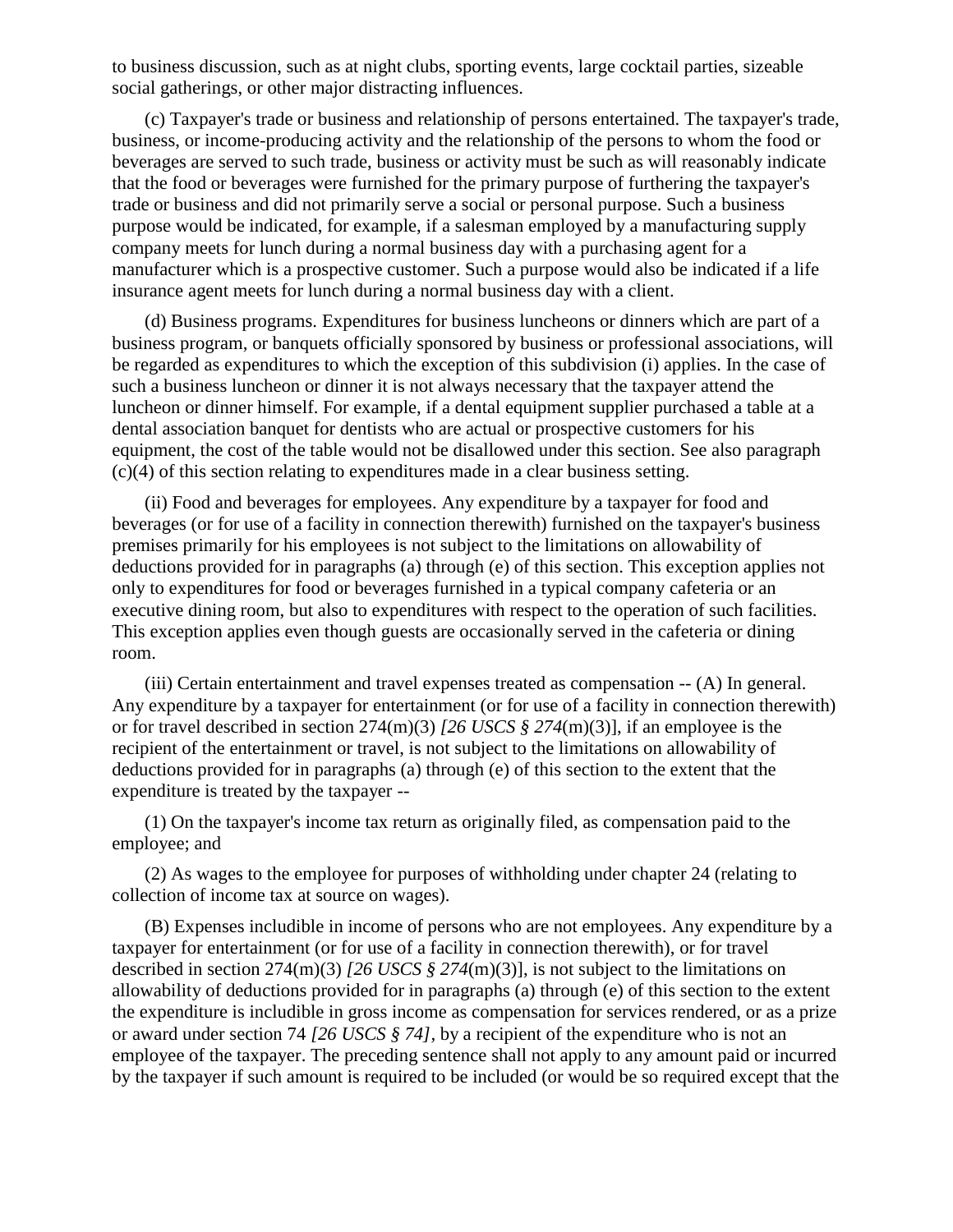amount is less that \$ 600) in any information return filed by such taxpayer under part III of subchapter A of chapter 61 and is not so included. See section 274(e)(9) *[26 USCS § 274*(e)(9)].

(C) Example. The following example illustrates the provisions this paragraph (f):

Example. If an employer rewards the employee (and the employee's spouse) with an expense paid vacation trip, the expense is deductible by the employer (if otherwise allowable under section 162 *[26 USCS § 162]* and the regulations thereunder) to the extent the employer treats the expenses as compensation and as wages. On the other hand, if a taxpayer owns a yacht which the taxpayer uses for the entertainment of business customers, the portion of salary paid to employee members of the crew which is allocable to use of the yacht for entertainment purposes (even though treated on the taxpayer's tax return as compensation and treated as wages for withholding tax purposes) would not come within this exception since the members of the crew were not recipients of the entertainment. If an expenditure of a type described in this subdivision properly constitutes a dividend paid to a shareholder or if it constitutes unreasonable compensation paid to an employee, nothing in this exception prevents disallowance of the expenditure to the taxpayer under other provisions of the Internal Revenue Code.

(iv) Reimbursed entertainment, food, or beverage expenses --(A) Introduction. In the case of any expenditure for entertainment, amusement, recreation, food, or beverages made by one person in performing services for another person (whether or not the other person is an employer) under a reimbursement or other expense allowance arrangement, the limitations on deductions in paragraphs (a) through (e) of this section and section 274(n)(1) *[26 USCS § 274*(n)(1)] apply either to the person who makes the expenditure or to the person who actually bears the expense, but not to both. If an expenditure of a type described in this paragraph (f)(2)(iv) properly constitutes a dividend paid to a shareholder, unreasonable compensation paid to an employee, a personal expense, or other nondeductible expense, nothing in this exception prevents disallowance of the expenditure to the taxpayer under other provisions of the Code.

(B) Reimbursement arrangements involving employees. In the case of an employee's expenditure for entertainment, amusement, recreation, food, or beverages in performing services as an employee under a reimbursement or other expense allowance arrangement with a payor (the employer, its agent, or a third party), the limitations on deductions in paragraphs (a) through (e) of this section and section  $274(n)(1)$  *[26 USCS § 274*(n)(1)] apply--

(1) To the employee to the extent the employer treats the reimbursement or other payment of the expense on the employer's income tax return as originally filed as compensation paid to the employee and as wages to the employee for purposes of withholding under chapter 24 (relating to collection of income tax at source on wages); or

(2) To the payor to the extent the reimbursement or other payment of the expense is not treated as compensation and wages paid to the employee in the manner provided in paragraph  $(f)(2)(iv)(B)(1)$  of this section (however, see paragraph  $(f)(2)(iv)(C)$  of this section if the payor receives a payment from a third party that may be treated as a reimbursement arrangement under that paragraph).

(C) Reimbursement arrangements involving persons that are not employees. In the case of an expense for entertainment, amusement, recreation, food, or beverages of a person who is not an employee (referred to as an independent contractor) in performing services for another person (a client or customer) under a reimbursement or other expense allowance arrangement with the person, the limitations on deductions in paragraphs (a) through (e) of this section and section 274(n)(1) *[26 USCS § 274*(n)(1)] apply to the party expressly identified in an agreement between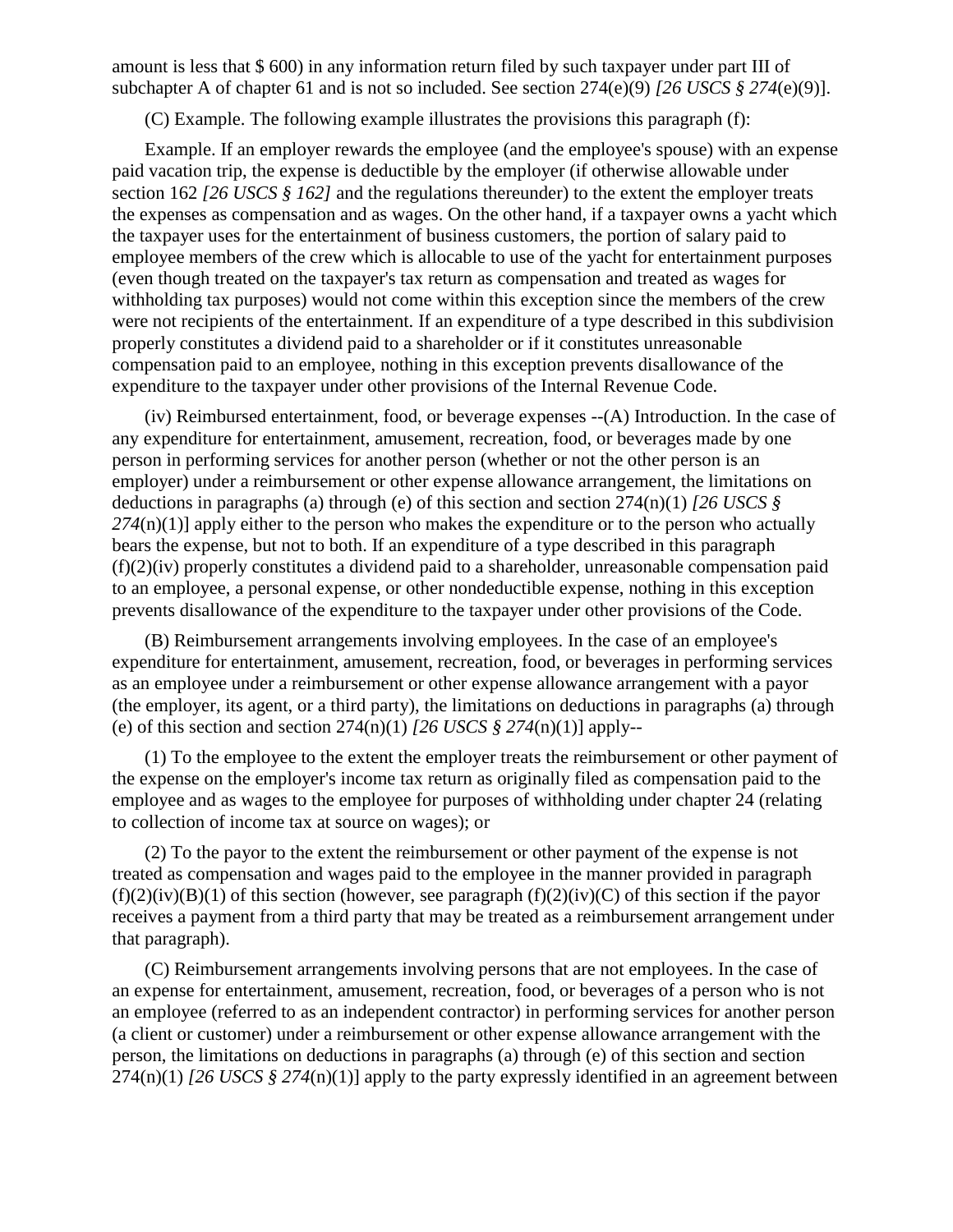the parties as subject to the limitations. If an agreement between the parties does not expressly identify the party subject to the limitations, the limitations apply--

(1) To the independent contractor (which may be a payor described in paragraph  $(f)(2)(iv)(B)$  of this section) to the extent the independent contractor does not account to the client or customer within the meaning of section 274(d) *[26 USCS § 274*(d)] and the associated regulations; or

(2) To the client or customer if the independent contractor accounts to the client or customer within the meaning of section 274(d) *[26 USCS § 274*(d)] and the associated regulations. See also § 1.274-5.

(D) Reimbursement or other expense allowance arrangement. The term reimbursement or other expense allowance arrangement means--

(1) For purposes of paragraph  $(f)(2)(iv)(B)$  of this section, an arrangement under which an employee receives an advance, allowance, or reimbursement from a payor (the employer, its agent, or a third party) for expenses the employee pays or incurs; and

(2) For purposes of paragraph  $(f)(2)(iv)(C)$  of this section, an arrangement under which an independent contractor receives an advance, allowance, or reimbursement from a client or customer for expenses the independent contractor pays or incurs if either--

(a) A written agreement between the parties expressly states that the client or customer will reimburse the independent contractor for expenses that are subject to the limitations on deductions in paragraphs (a) through (e) of this section and section 274(n)(1) *[26 USCS § 274*(n)(1)]; or

(b) A written agreement between the parties expressly identifies the party subject to the limitations.

(E) Examples. The following examples illustrate the application of this paragraph (f)(2)(iv).

Example 1.

(i) Y, an employee, performs services under an arrangement in which L, an employee leasing company, pays Y a per diem allowance of \$ 10x for each day that Y performs services for L's client, C, while traveling away from home. The per diem allowance is a reimbursement of travel expenses for food and beverages that Y pays in performing services as an employee. L enters into a written agreement with C under which C agrees to reimburse L for any substantiated reimbursements for travel expenses, including meals, that L pays to Y. The agreement does not expressly identify the party that is subject to the deduction limitations. Y performs services for C while traveling away from home for 10 days and provides L with substantiation that satisfies the requirements of section 274(d) *[26 USCS § 274*(d)] of \$ 100x of meal expenses incurred by Y while traveling away from home. L pays  $Y \$  100x to reimburse those expenses pursuant to their arrangement. L delivers a copy of Y's substantiation to C. C pays L \$ 300x, which includes \$ 200x compensation for services and \$ 100x as reimbursement of L's payment of Y's travel expenses for meals. Neither L nor C treats the \$ 100x paid to Y as compensation or wages.

(ii) Under paragraph  $(f)(2)(iv)(D)(1)$  of this section, Y and L have established a reimbursement or other expense allowance arrangement for purposes of paragraph (f)(2)(iv)(B) of this section. Because the reimbursement payment is not treated as compensation and wages paid to Y, under section  $274(e)(3)(A)$  *[26 USCS § 274*(e)(3)(A)] and paragraph (f)(2)(iv)(B)(1) of this section, Y is not subject to the section 274 *[26 USCS § 274]* deduction limitations. Instead, under paragraph  $(f)(2)(iv)(B)(2)$  of this section, L, the payor, is subject to the section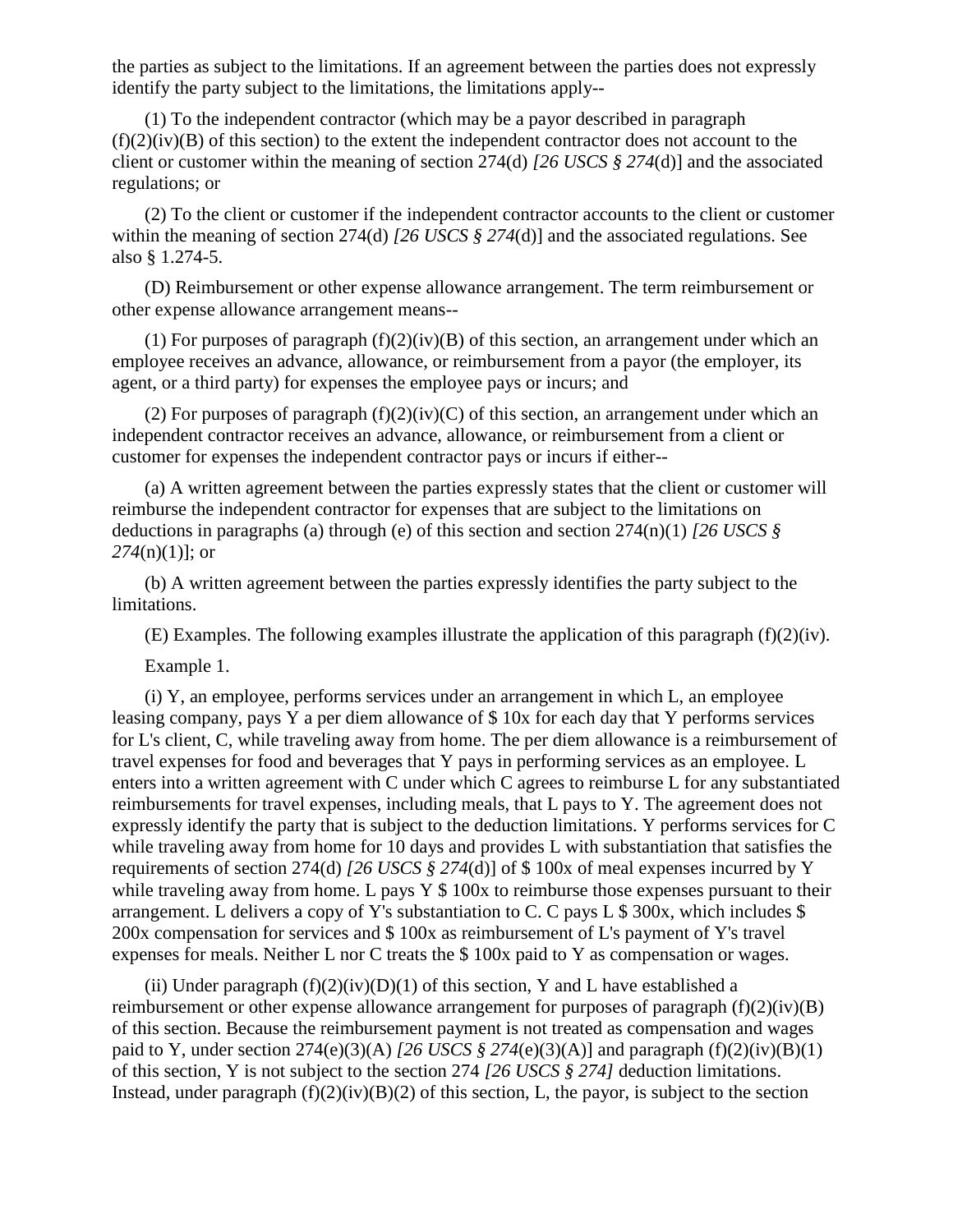274 *[26 USCS § 274]* deduction limitations unless L can meet the requirements of section 274(e)(3)(B) *[26 USCS § 274*(e)(3)(B)] and paragraph (f)(2)(iv)(C) of this section.

(iii) Because the agreement between L and C expressly states that C will reimburse L for substantiated reimbursements for travel expenses that L pays to Y, under paragraph  $(f)(2)(iv)(D)(2)(a)$  of this section, L and C have established a reimbursement or other expense allowance arrangement for purposes of paragraph  $(f)(2)(iv)(C)$  of this section. L accounts to C for C's reimbursement in the manner required by section 274(d) *[26 USCS § 274*(d)] by delivering to C a copy of the substantiation L received from Y. Therefore, under section 274(e)(3)(B) *[26 USCS § 274*(e)(3)(B)] and paragraph (f)(2)(iv)(C)(2) of this section, C and not L is subject to the section 274 *[26 USCS § 274]* deduction limitations.

## Example 2.

(i) The facts are the same as in Example 1 except that, under the arrangements between Y and L and between L and C, Y provides the substantiation of the expenses directly to C, and C pays the per diem directly to Y.

(ii) Under paragraph  $(f)(2)(iv)(D)(1)$  of this section, Y and C have established a reimbursement or other expense allowance arrangement for purposes of paragraph (f)(2)(iv)(C) of this section. Because Y substantiates directly to C and the reimbursement payment was not treated as compensation and wages paid to Y, under section 274(e)(3)(A) *[26 USCS §*   $274(e)(3)(A)$ ] and paragraph  $(f)(2)(iv)(C)(1)$  of this section Y is not subject to the section 274 *[26 USCS § 274]* deduction limitations. Under paragraph (f)(2)(iv)(C)(2) of this section, C, the payor, is subject to the section 274 *[26 USCS § 274]* deduction limitations.

## Example 3.

(i) The facts are the same as in Example 1, except that the written agreement between L and C expressly provides that the limitations of this section will apply to C.

(ii) Under paragraph  $(f)(2)(iv)(D)(2)(b)$  of this section, L and C have established a reimbursement or other expense allowance arrangement for purposes of paragraph  $(f)(2)(iv)(C)$ of this section. Because the agreement provides that the 274 deduction limitations apply to C, under section 274(e)(3)(B) *[26 USCS § 274*(e)(3)(B)] and paragraph (f)(2)(iv)(C) of this section, C and not L is subject to the section 274 *[26 USCS § 274]* deduction limitations.

Example 4.

(i) The facts are the same as in Example 1, except that the agreement between L and C does not provide that C will reimburse L for travel expenses.

 $(i)$  The arrangement between L and C is not a reimbursement or other expense allowance arrangement within the meaning of section 274(e)(3)(B) *[26 USCS § 274*(e)(3)(B)] and paragraph  $(f)(2)(iv)(D)(2)$  of this section. Therefore, even though L accounts to C for the expenses, L is subject to the section 274 *[26 USCS § 274]* deduction limitations.

(F) Effective/applicability date. This paragraph (f)(2)(iv) applies to expenses paid or incurred in taxable years beginning after August 1, 2013.

(v) Recreational expenses for employees generally. Any expenditure by a taxpayer for a recreational, social, or similar activity (or for use of a facility in connection therewith), primarily for the benefit of his employees generally, is not subject to the limitations on allowability of deductions provided for in paragraphs (a) through (e) of this section. This exception applies only to expenditures made primarily for the benefit of employees of the taxpayer other than employees who are officers, shareholders on other owners who own a 10-percent or greater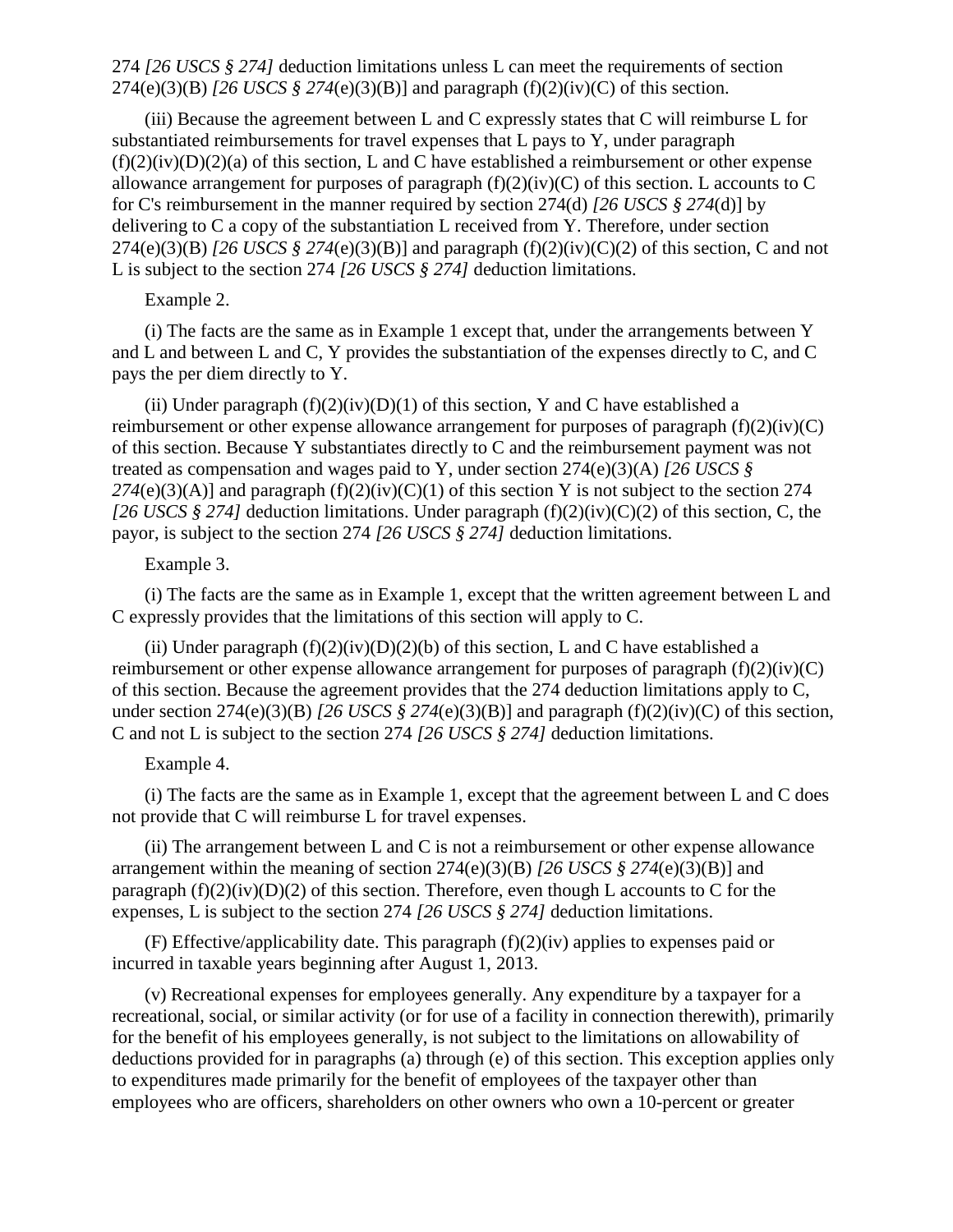interest in the business, or other highly compensated employees. For purposes of the preceding sentence, an employee shall be treated as owning any interest owned by a member of his family (within the meaning of section 267(c)(4) *[26 USCS § 267(c)(4)*] and the regulations thereunder). Ordinarily, this exception applies to usual employee benefit programs such as expenses of a taxpayer (a) in holding Christmas parties, annual picnics, or summer outings, for his employees generally, or (b) of maintaining a swimming pool, baseball diamond, bowling alley, or golf course available to his employees generally. Any expenditure for an activity which is made under circumstances which discriminate in favor of employees who are officers, shareholders or other owners, or highly compensated employees shall not be considered made primarily for the benefit of employees generally. On the other hand, an expenditure for an activity will not be considered outside of this exception merely because, due to the large number of employees involved, the activity is intended to benefit only a limited number of such employees at one time, provided the activity does not discriminate in favor of officers, shareholders, other owners, or highly compensated employees.

(vi) Employee, stockholder, etc., business meetings. Any expenditure by a taxpayer for entertainment which is directly related to bona fide business meetings of the taxpayer's employees, stockholders, agents, or directors held principally for discussion of trade or business is not subject to the limitations on allowability of deductions provided for in paragraphs (a) through (e) of this section. For purposes of this exception, a partnership is to be considered a taxpayer and a member of a partnership is to be considered an agent. For example, an expenditure by a taxpayer to furnish refreshments to his employees at a bona fide meeting, sponsored by the taxpayer for the principal purpose of instructing them with respect to a new procedure for conducting his business, would be within the provisions of this exception. A similar expenditure made at a bona fide meeting of stockholders of the taxpayer for the election of directors and discussion of corporate affairs would also be within the provisions of this exception. While this exception will apply to bona fide business meetings even though some social activities are provided, it will not apply to meetings which are primarily for social or nonbusiness purposes rather than for the transaction of the taxpayer's business. A meeting under circumstances where there was little or no possibility of engaging in the active conduct of trade or business (as described in paragraph (c)(7) of this section) generally will not be considered a business meeting for purposes of this subdivision. This exception will not apply to a meeting or convention of employees or agents, or similar meeting for directors, partners or others for the principal purpose of rewarding them for their services to the taxpayer. However, such a meeting or convention of employees might come within the scope of subdivisions (iii) or (v) of this subparagraph.

(vii) Meetings of business leagues, etc. Any expenditure for entertainment directly related and necessary to attendance at bona fide business meetings or conventions of organizations exempt from taxation under section 501(c)(6) of the Code *[26 USCS § 501*(c)(6)], such as business leagues, chambers of commerce, real estate boards, boards of trade, and certain professional associations, is not subject to the limitations on allowability of deductions provided in paragraphs (a) through (e) of this section.

(viii) Items available to the public. Any expenditure by a taxpayer for entertainment (or for a facility in connection therewith) to the extent the entertainment is made available to the general public is not subject to the limitations on allowability of deductions provided for in paragraphs (a) through (e) of this section. Expenditures for entertainment of the general public by means of television, radio, newspapers and the like, will come within this exception, as will expenditures for distributing samples to the general public. Similarly, expenditures for maintaining private parks, golf courses and similar facilities, to the extent that they are available for public use, will